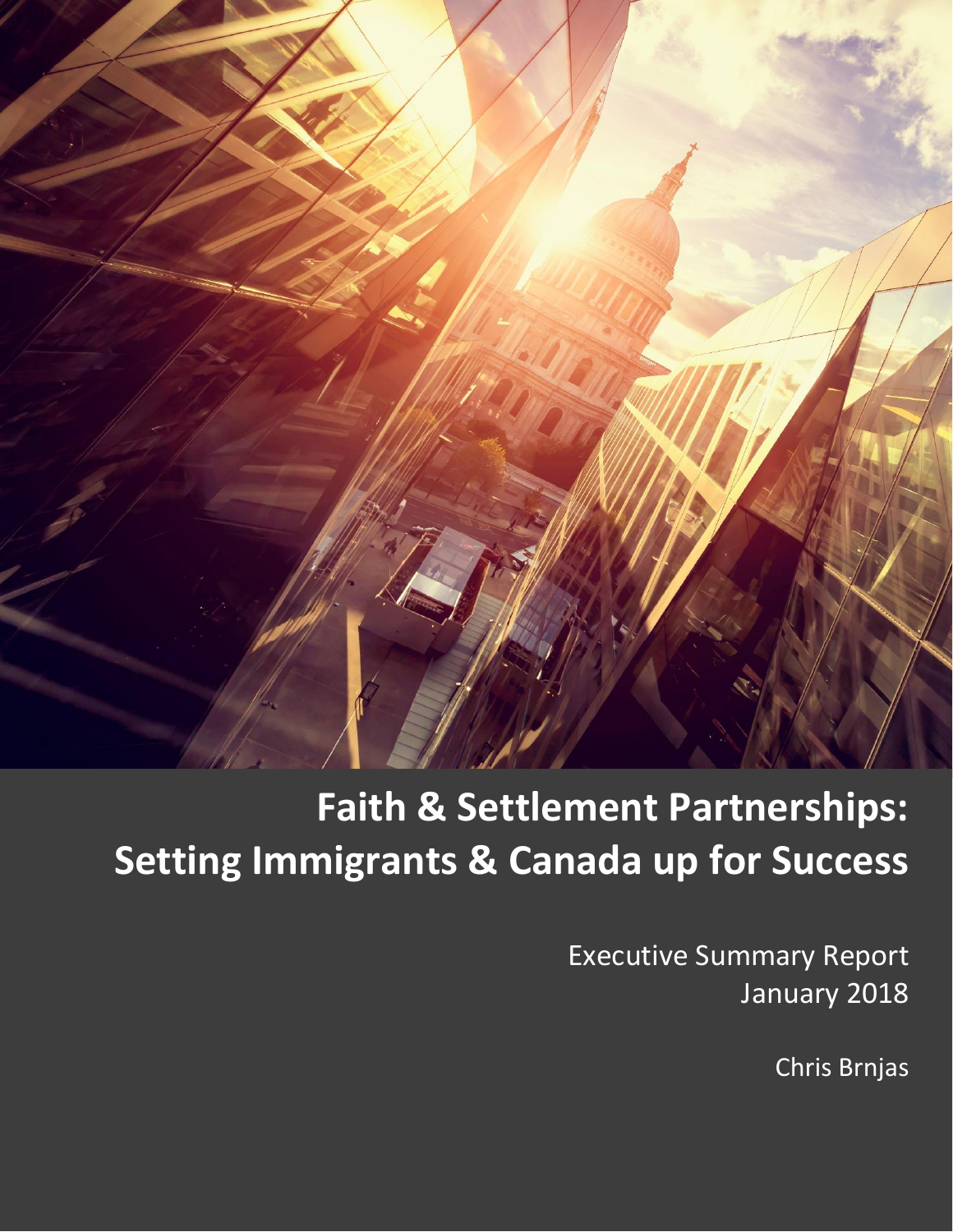Faith and Settlement Partnerships: Setting Immigrants and Canada up for Success is a research partnership intended to explore partnerships between faith-based and government-funded settlement organizations in Ontario. This two-year project is led by the Centre for Community Based Research (CCBR) and funded by the Social Sciences and Humanities Research Council of Canada (SSHRC). More information about this project can be found at:

#### www.communitybasedresearch.ca/Page/View/Faith & Settlement Partnerships

The project used multiple methods. Case studies were held within the local study sites (Toronto, Peel, Waterloo Region, London). Other methods included a literature review and a cross-site organizational survey. Reports were written for each method.

#### Research Partnership

| Rich Janzen         | Centre for Community Based Research                       |
|---------------------|-----------------------------------------------------------|
| Joanna Ochocka      | Centre for Community Based Research                       |
| Jessica Dyck        | Centre for Community Based Research                       |
| Chris Brnjas        | Centre for Community Based Research                       |
| lim Cresswell       | Ambrose University                                        |
| Ronald A. Kuipers   | Institute for Christian Studies                           |
| Héctor Acero Ferrer | Institute for Christian Studies                           |
| Michael Skaljin     | Interfaith Council of Peel                                |
| Huda Hussein        | London & Middlesex Local Immigration Partnership          |
| Mohammed Baobaid    | Muslim Resource Centre for Social Support and Integration |
| Elyas Farooqi       | Muslim Resource Centre for Social Support and Integration |
| Aamna Ashraf        | Peel Newcomer Strategy Group                              |
| Subhi Tarim         | Peel Newcomer Strategy Group                              |
| Idrisa Pandit       | Renison University College                                |
| Doug Binner         | The Salvation Army                                        |
| Victoria Esses      | The University of Western Ontario                         |
| Vera Dodic          | Toronto Newcomer Office                                   |
| Mark Chapman        | Tyndale University College and Seminary                   |
| Giovanna Heron      | Tyndale University College and Seminary                   |
| Tara Bedard         | Waterloo Region Immigration Partnership                   |
| Sarah Best          | Wilfrid Laurier University                                |
| Ida Kaastra-Mutoigo | World Renew                                               |
| Cameron Klapwyk     | World Renew                                               |
| Rebecca Walker      | World Renew                                               |

Centre for Community Based Research (CCBR) 190 Westmount Road North, Waterloo, Ontario N2L 3G5 Phone: 519-885-1460 ext. 25293 E-mail[: rich@communitybasedresearch.ca](mailto:rich@communitybasedresearch.ca) Website: [www.communitybasedresearch.ca](http://www.communitybasedresearch.ca/)

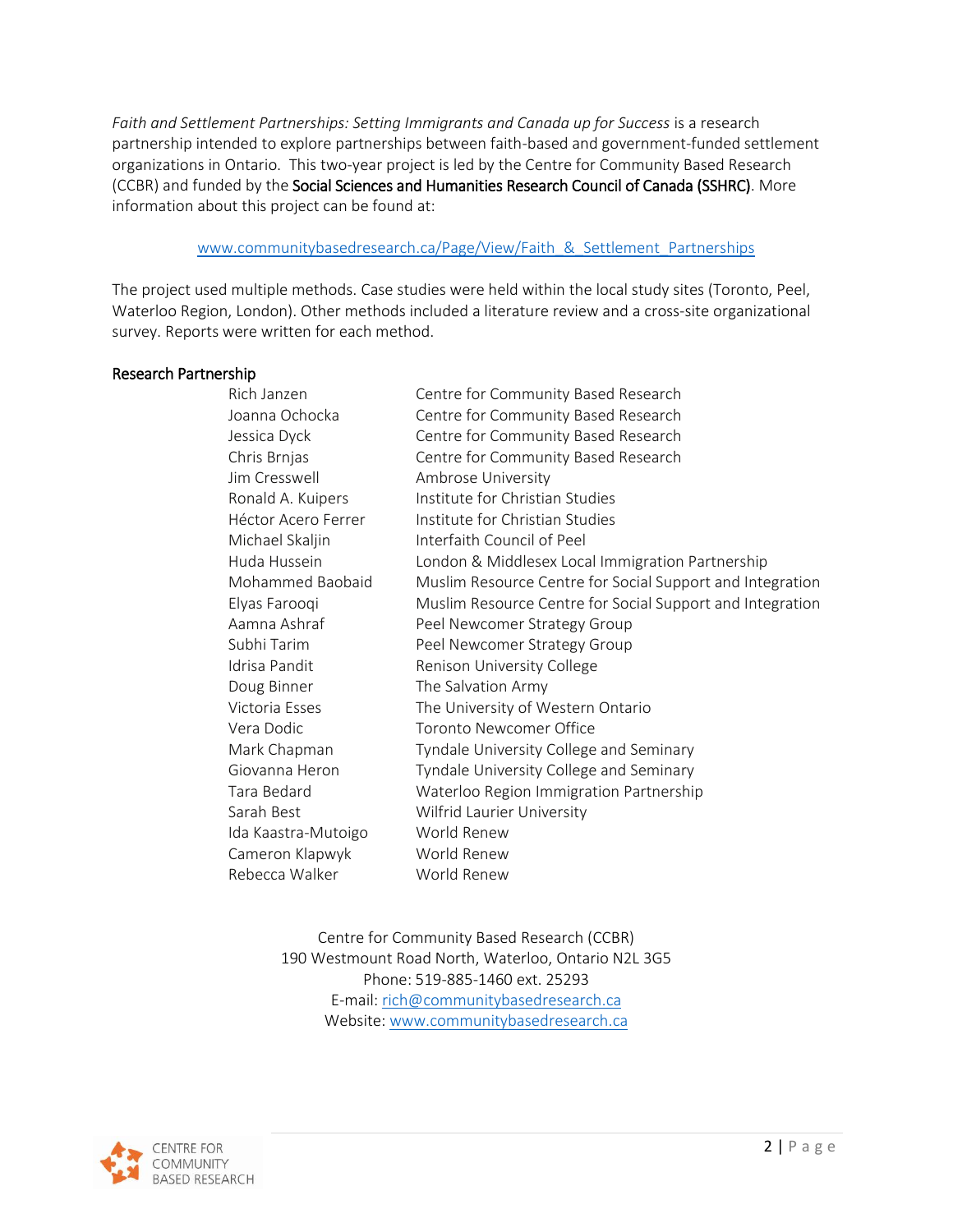

# **Table of Contents**

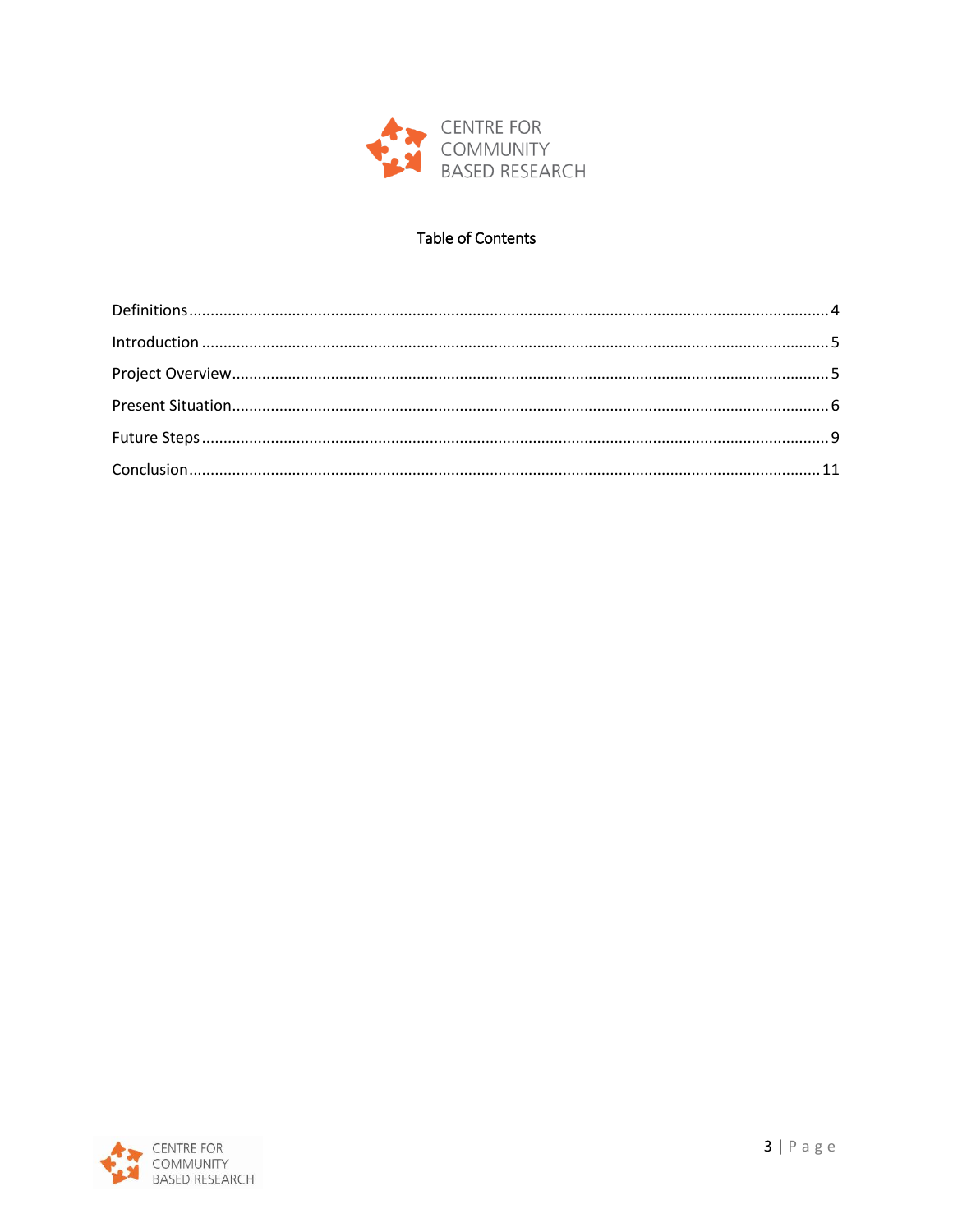# **Definitions**

<span id="page-3-0"></span>In discussing the research, it is important to first define some key terms:

**Settlement organization/agency:** An organization whose primary mandate is to work on immigrant settlement and/or refugee settlement, with at least some funding coming from government sources.

**Faith-based organization/group:** An organization or group that has a faith-inspired mandate (which could include working with immigrants/refugees) and is connected to some kind of religious constituency.

**Partnership:** A collaboration where the parties involved agree to work toward shared objectives through a mutually agreed division of labour. Partnerships can be formal with written agreements or informal arrangements.

**Faith and settlement partnership:** A partnership between a faith-based organization/group(s) and a settlement organization(s).

<span id="page-3-1"></span>**Local Immigration Partnership (LIP)**: A community-wide, multi-sectoral formal partnership funded by government to work at strengthening larger community capacity to welcome and integrate immigrants. The four LIPs involved with this study were: (1) London & Middlesex Local Immigration Partnership; (2) Waterloo Region; Immigration Partnership; (3) Peel Newcomer Strategy Group; and (4) Toronto Newcomer Office.

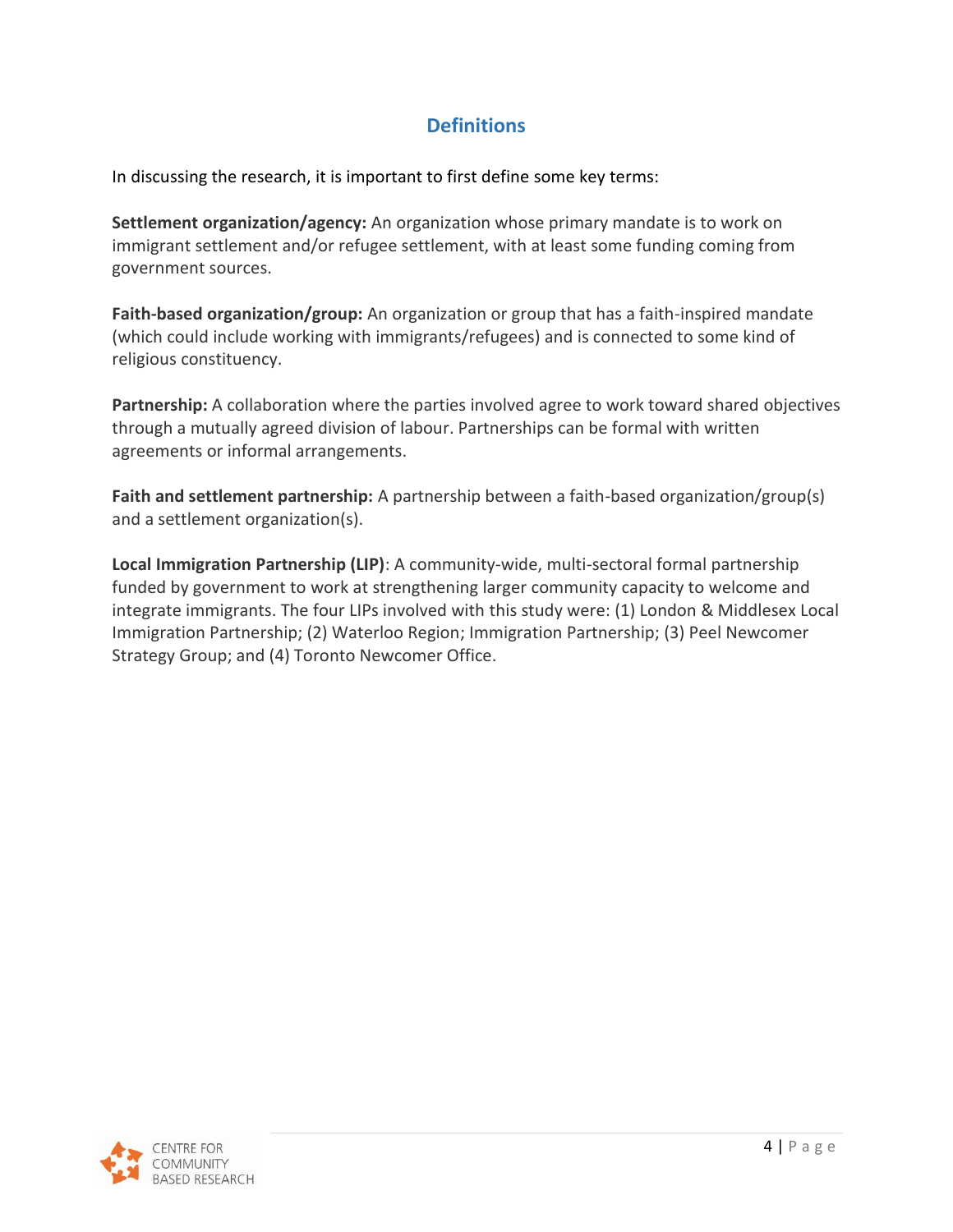# **Introduction**

Recent immigrants tend to be more religious than Canadian-born residents. Many immigrants of faith turn to places of worship - churches, mosques, temples, synagogues - for support upon arrival and don't always access other government-funded settlement services available to them. Given that places of worship are trusted spaces for newcomers, they can play an important role in connecting newcomers to other services.

However, due to underdeveloped partnerships among faith groups and government-funded settlement services these connections are not typically made. There are many reasons for this disconnect, often rooted in societal tension. If we can address these tensions and build effective faith/settlement partnerships, immigrants will integrate into Canadian society more fully which, in turn, will benefit Canada as a nation. But how best to do this? That's why we did this research.

One way through this tension with newcomers to Canada is government-funded agencies partnering with faith groups to help immigrants and refugees integrate into Canadian society. Settlement agencies have learned that faith-based groups and organizations have a local rootedness that allows them to reach newcomers in ways that settlement agencies cannot. If settlement agencies can mobilize faith-based groups, then it becomes easier for settlement agencies to provide services for a greater percentage of newcomers. However, this requires partnership and relationship-building with faith groups who are significant supports to the newcomers themselves. Thus, partnerships are being formed as Canada continues to welcome significant numbers of immigrants and refugees.

# <span id="page-4-0"></span>**Project Overview**

[Faith & Settlement Partnerships: Setting Immigrants and Canada Up for Success](http://www.communitybasedresearch.ca/Page/View/Faith_&_Settlement_Partnerships) is a two-year research project funded by the Social Sciences and Humanities Research Council of Canada and facilitated by the Centre for Community Based Research in collaboration with thirteen community partners including universities, local immigration partnerships, social service agencies, and faith groups.

The first year of the project (September 2016 to August 2017) focused on three different research methods:

- A survey of 73 faith leaders, practitioners, and stakeholders in Toronto, Peel Region, Waterloo Region, and London, as well as a focus group in Ottawa at the Pathways to Prosperity (P2P) conference with three local immigration representatives
- A national literature review featuring an annotated bibliography comprised of 52 sources (academic articles, mainstream articles, newsletters, and official reports) organized by the three main research questions
- Six local case studies conducted by community partners in Toronto, Peel, Waterloo Region, and London investigating faith and settlement partnerships in their contexts

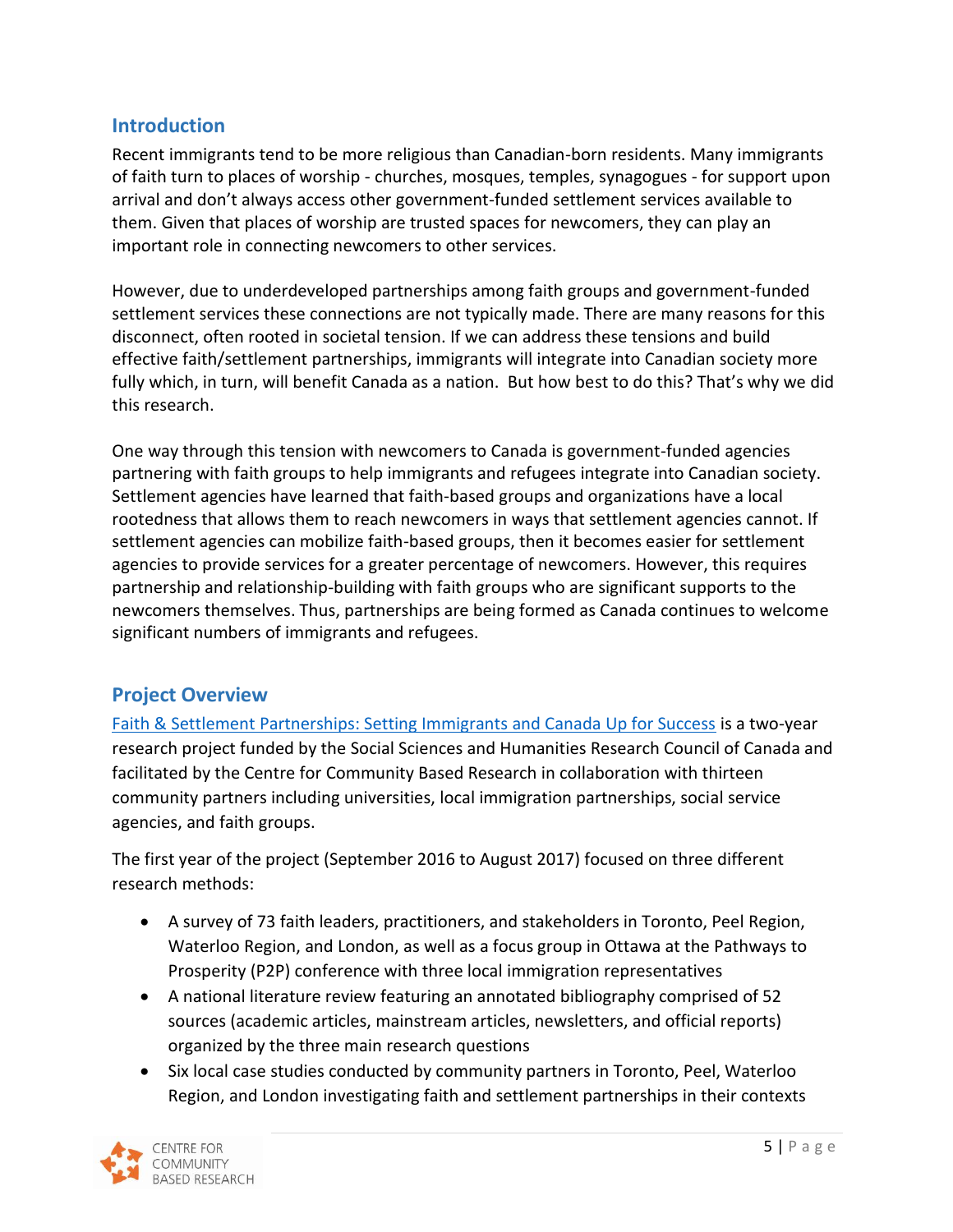The second year of the project (September 2017 to August 2018) focused on mobilizing the research findings. This includes developing a conversation guide for both service agency practitioners and faith groups to learn how to engage in partnership together, as well as producing content in a variety of other formats to engage important stakeholders about the value of faith and settlement partnerships. Check out the project website for more ways to learn about faith and settlement partnerships.

The research is organized around the three main research questions of the project:

- To what extent are faith/settlement partnerships viewed positively? (vision)
- What types of partnerships presently existed and how could they be improved? (structures)
- How can effective partnerships be better facilitated? (processes)

# <span id="page-5-0"></span>**Present Situation**

#### *They exist…*

Faith and settlement partnerships are already happening. According to the organizational survey, 81% of settlement organizations reported that they have worked with faith groups, and 78% of faith groups reported that they had worked with settlement organizations. When asked why these partnerships were forming, 94% of settlement respondents stated it was because newcomers often reach out to faith groups and 76% saw collaboration addressing a service gap in their community. For faith groups, 93% of respondents also saw collaboration filling a service gap in their community.

These numbers are supported by stories that were collected in the research. One faith-based respondent shared how their sponsored refugee family was able to attend a picnic with other refugee families which was sponsored by the London Cross Cultural Learner Centre. The respondent also mentioned how London Urban Services Organization hosted a supper and parent session for Arabic speaking families. The faith-based sponsorship group contributed by providing information and arranging registration and transportation to these events.

One settlement worker described a partnership with a Muslim association which was an "amazing" bridge as refugees have started arriving into Canada. For example, they had 166 people arrive in one night, and would have been in complete crisis if not for the partnership. At another time, there was a group of Syrians that came into the community and they needed a larger location for their Eid celebration. Because the Association had a preestablished partnership with the LIP and the LIP had a partnership with the city, they were able to co-ordinate the use of a city space for free.

Partnerships form to ensure that newcomers are being integrated into Canadian life as fully as possible. Respondents reported that partnerships provide benefits to newcomers such as an increased awareness of community resources, receiving appropriate information and services,

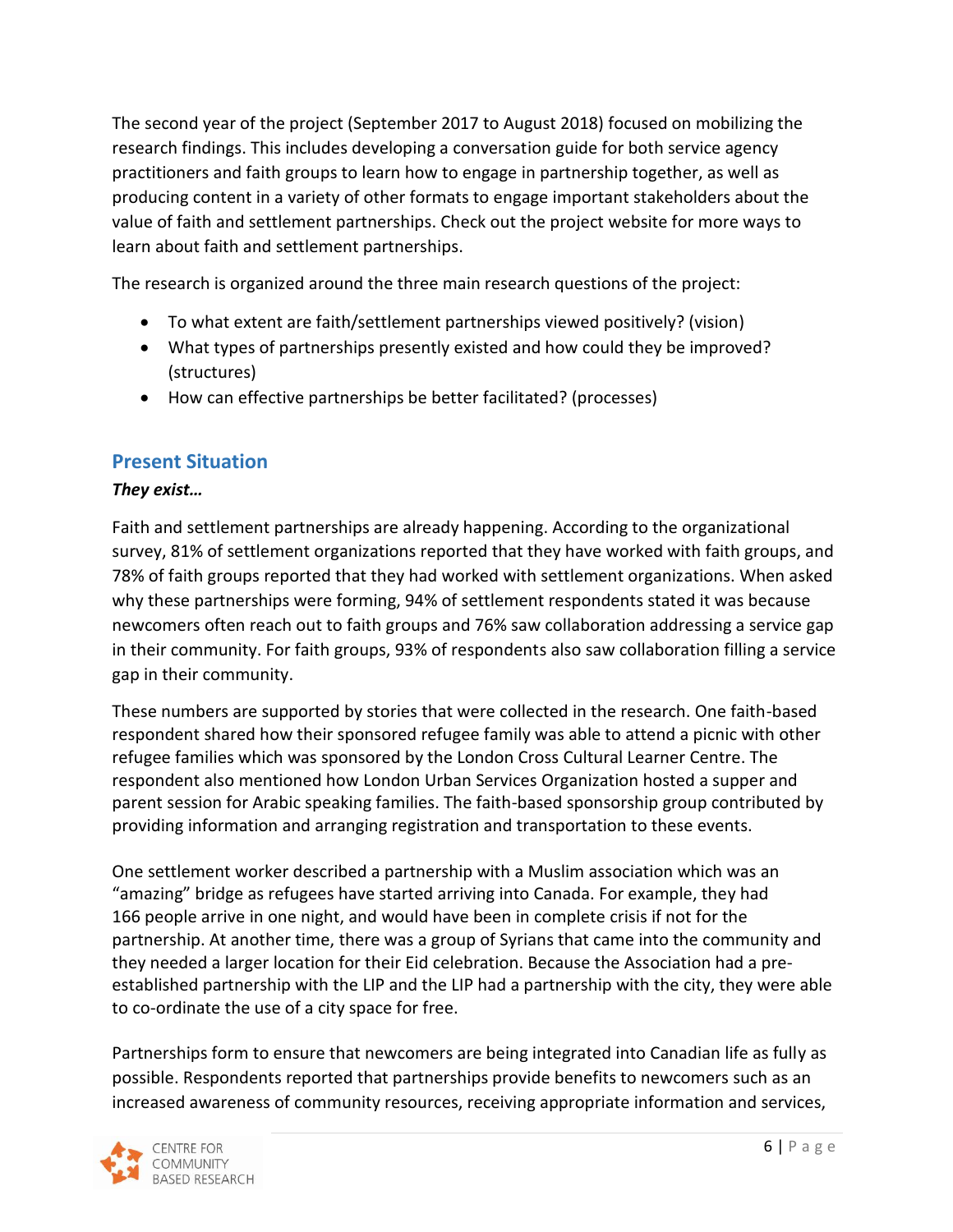making connections in the community, acquiring more supportive relationships, and increased knowledge of life in Canada including laws, rights, and responsibilities.

## *They're diverse…*

This project initiated six local case studies to understand what faith and settlement partnerships look like on-the-ground. They reveal the diversity of faith-based groups as partners, which include communities of worship, non-profit organizations, educational institutions, and culturally-rooted agencies. The case studies were headed by:

**The Salvation Army:** This report featured partnerships between one Christian denomination (The Salvation Army) and local settlement service providers in Waterloo Region, London, and Toronto.

**Muslim Resource Centre for Social Support and Integration (MRCSSI) - London:** This report features a partnership between a culturally-based community service agency (MRCSSI) and a government-funded settlement agency (London Cross Cultural Learning Centre).

**Muslim Social Services (MSS) - Waterloo:** This report features partnerships that MSS has developed with other local settlement agencies.

**Interfaith Council of Peel - Peel:** This report features a partnership between two inter-agency networks; Interfaith Council and the Peel Newcomer Strategy Group (the Local Immigration Partnership in Peel Region)

**World Renew - Toronto:** This report features a partnership between World Renew (a refugee Sponsorship Agreement Holder within the Christian Reformed Church) and other local refugee resettlement service providers.

**Tyndale Intercultural Ministry (TIM) Centre – Toronto:** This report features how a capacitybuilding centre (TIM), housed within Tyndale University & Seminary, encourages partnerships between churches and local settlement service providers.

# *They're challenging…*

Faith and settlement partnerships are difficult on two different levels. Policy, as it is currently structured, can make it challenging on a structural level for settlement agencies to pursue relationships with faith-based groups. On another level, lack of relational networking between the two groups can also make it hard to form partnerships that flow successfully.

What are the specific barriers to developing partnerships? A significant one is the awkward relationship between government-funded social service agencies and faith groups. Social service agencies are hesitant to work with faith groups, and faith groups feel like social service agencies are not able to carry the full load of settling and integrating newcomers. As one survey respondent noted, "there are assumptions on both sides about the motivations of the other." Agencies are not entirely sure if partnering with a faith group will result in loss of government

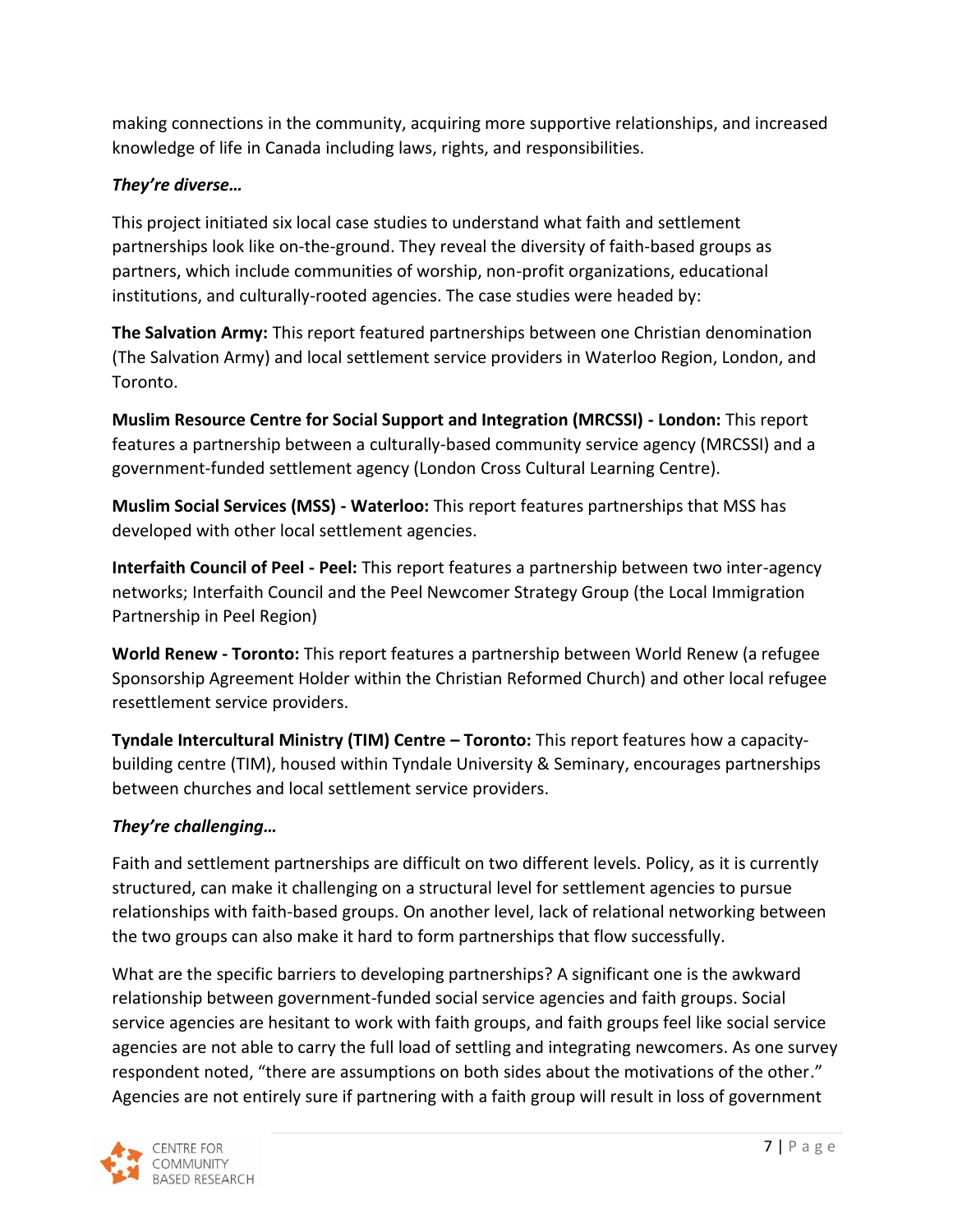funding, and public policy has marginalized faith groups. Generosity and compassion are not attributes attached with salary; these are attributes faith communities often possess towards newcomers. Faith groups who are already working with newcomers have facilitated a voluntary culture of generosity and action which enables them a flexibility and mobility that social service agencies do not have.

However, faith groups feel they often hide their reason for being generous; that their faith expression and identity is not appreciated by secular agencies. In a sense, a significant barrier to partnership is faith groups not being given the space to express their faith as the source of their generosity. As well, they are not well-equipped to make their voices heard; faith groups instead connect with social service agencies on their terms: in action and in results. As one faith-based case study participant lamented, "they want to partner with us, they want to share in any benefit from our expertise, or our experience…without acknowledging our contribution."

But this desire to express identity among faith groups also carries a tension with social service agencies. One survey respondent in the settlement sector notes that a challenge of partnering with faith groups is that "…sometimes the 'faith' dictates the services or advice we can provide…" At issue is the well-being of the newcomers and protecting them from faith groups proselytizing them. Faith-based volunteers also have sometimes given out faulty or misleading information to newcomers, particularly about the services and resources available to them in the community. Faith-based groups need to be properly trained and educated on settlement services and cultural sensitivity. For settlement organizations, this is a costly initiative.

## *But they have been possible because…*

Developing faith and settlement partnerships is a counter-cultural activity for both government-funded agencies and for faith groups. There are many reasons to avoid partnerships and remain in silos that can be easily controlled and understood. The economic realities of Canadian society create an intense competition for finances, resources, and people. Agencies compete for grants and donations, and faith groups compete to maintain identity and keep people engaged in their community.

Forming a spirit of collaboration in this competitive environment has its challenges. It can be hard for organizations and faith groups to understand how partnership directly benefits their organizations – it's hard in a group of partners for one organization to take credit for quantifiable results. Building partnerships requires a paradigm shift from "how can *my*  organization or group help *those people*" to "how can *we* support newcomers *in our community"*. Partnership-forming is the ground for building inclusive and whole communities, and creates a multiplying effect that forms the basis for a deeper sense of social connection.

For faith and settlement partnerships to survive and thrive there needs to be both trust and personal relationship between the partners. Level of trust is a key indicator for determining whether a partnership will succeed or dissolve. Part of building trust is developing a common language for faith groups and service agencies to communicate. In dialogue, many things can

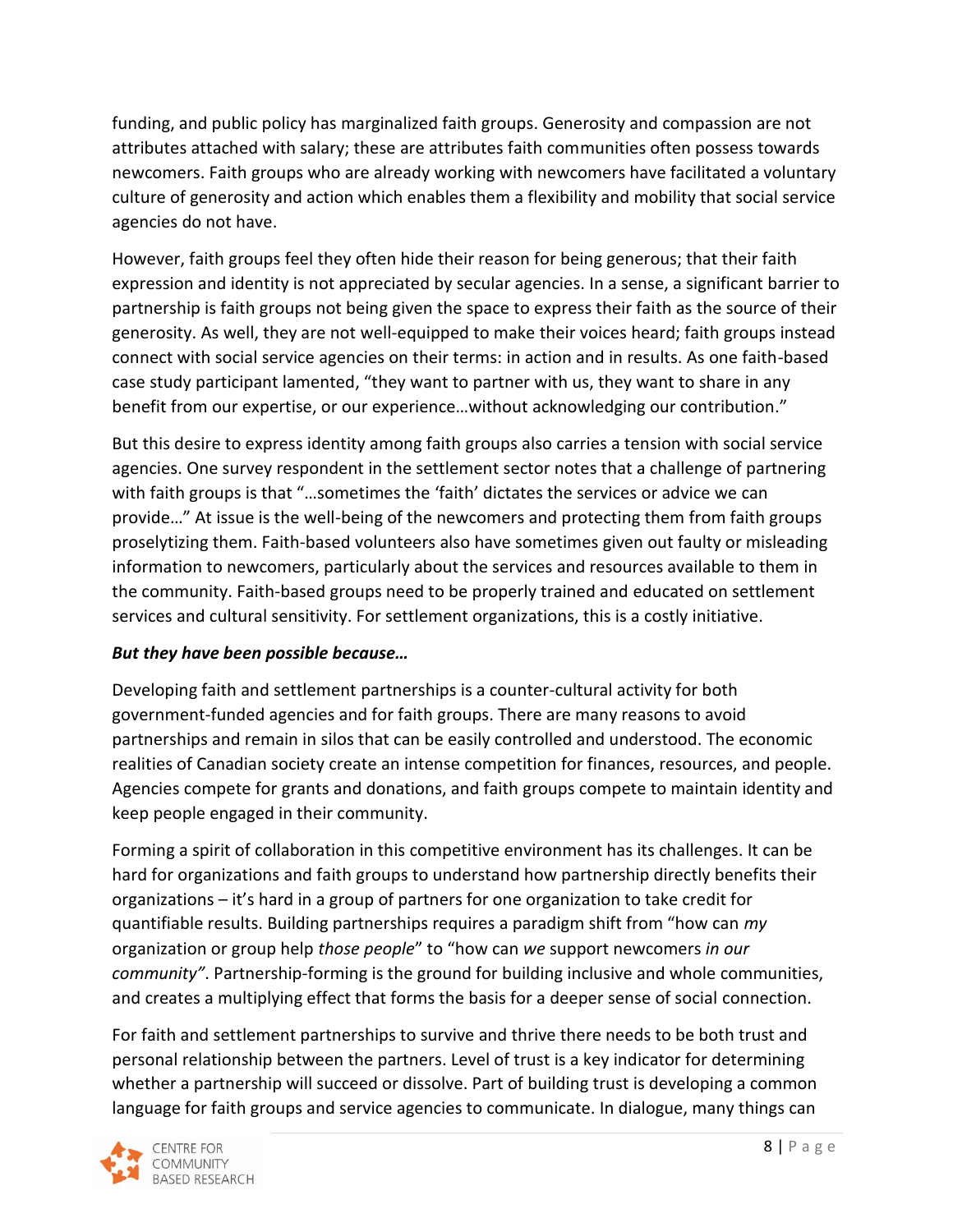get lost between the lines and implicit assumptions created or reinforced. As one survey respondent offered, a significant challenge for these partnerships is "developing a common language together." Communication is a key building block for developing trust, and trust enables a partner to see the strengths of the other and be willing to work with their limitations.

Faith and settlement partnerships cast a hopeful vision for the future where groups and organizations that could just as easily be competitors decide to partner together for the benefit of others in their community. Creating more relational communities means making more welcoming communities for newcomers and are a step towards living in a more whole society and world. Imagine a world where government services and faith groups were not constantly undertaking crisis management, but where challenges that newcomers face can be used as a kick-starter for forming stronger communities together. Relational connection grows in surviving challenges together, and partnerships help foster these connections.

# <span id="page-8-0"></span>**Future Steps**

This two-year project forms the groundwork for understanding how faith and settlement partnerships are envisioned and carried out nationally. As this project itself is a collaboration between many partners in both the faith and settlement sectors, we have had the opportunity within this partnership to hear each other's perspective as we carry out this work together. Faith and settlement partnerships are rewarding and offer an alternative strategy for helping to integrate newcomers into Canadian society.

## **Exploring Differences**

According to the survey, partnerships would increase for settlement organizations if they felt they were able to address a service gap otherwise not possible. Of secondary importance, settlement agencies also need to clearly see how partnerships presently support newcomers, understand the potential benefits and challenges of partnerships, and possess a clearer understanding as to the motivations of faith groups in supporting newcomers.

For faith groups, these themes were important, but most important to them was seeing stronger evidence of the benefits of faith and settlement partnerships and hearing more stories about other partnerships in action. It is important to understand that faith groups and settlement organizations have different motivations, needs, and questions about partnership that need to be received appropriately by the other side.

## **Sharing Stories**

Perhaps the most immediate need for the future is for more documentation and sharing of stories about faith and settlement partnerships that are already happening. The Syrian refugee crisis provided a need for many partnerships to form informally. But as a relatively recent event, we still have not heard all the ways in which faith and settlement partnerships have been utilized in Canada. More sharing is required to get an accurate picture. This could be via

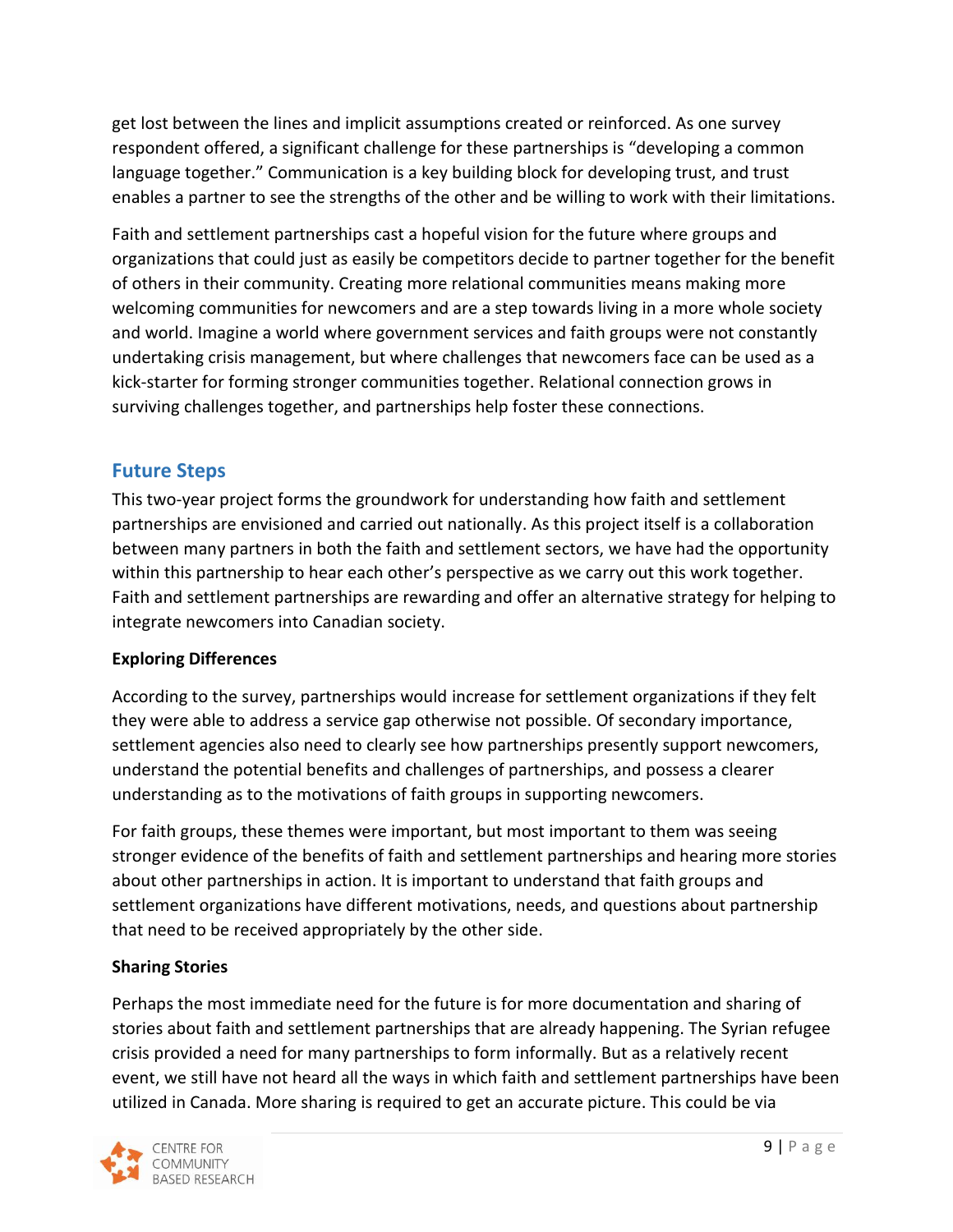practitioners writing reports about their experiences on the ground or through academic research, but the study of faith and settlement partnerships is still limited by amount of knowledge recorded and shared. As the study of faith and settlement partnerships is very new, the more stories are shared the more opportunities for shared learning and knowledge to create stronger partnerships in the future.

#### **Advocacy**

Another need is for advocacy around policy-makers in both settlement organizations and government to create more openings for collaboration with faith groups. At present a concern exists among many settlement agencies that if they partner with faith groups they might lose their government funding. In an increasingly post-secular society, governments need to change outdated policies that limit collaboration with faith groups.

As faith groups are also often on the front lines of settlement integration, more representation at Local Immigration Partnerships and within existing settlement networks is essential for creating stronger partnerships. Currently, faith groups are nationally under-represented as stakeholders in these conversations. This is a two-way street; faith groups need to be invited, but they also could make more of an effort to make their voices heard in the settlement sector.

#### **Culture Shift**

As well, a culture shift is required on the local level which enables trusting relationships between settlement agencies and faith groups. Settlement workers need to understand assumptions and stigmas that they hold against working with faith groups, and not let those be a barrier for partnership. Faith groups need to put newcomer well-being at the forefront and allow service agencies to teach them information regarding the settlement process and available services. Without mutual trust these partnerships will not succeed; these groups need to step out of their comfort zone and engage each other for the benefit of newcomers.

## **Formalizing Partnerships**

Most of the faith and settlement partnerships that occur currently are of the informal variety. This allows for much-needed flexibility to meet the needs of newcomers in the absence of clear policies. However, formal structures are also essential for providing longevity and sustainability to these partnerships. Informal partnerships work well to solve a crisis, but if these partnerships do not formalize than they will have to be re-created the next time a crisis happens.

Formal partnerships also benefit from pre-established understandings of role and how to communicate with each other. Creating memoranda of understanding from the outset are very important, particularly for service agencies, to establish correct practices in the partnership.

The research revealed a repeated need for training and capacity-building to help stimulate faith and settlement partnerships. Both settlement organizations and faith groups would benefit from sensitivity training and awareness to understand the needs and values of the other